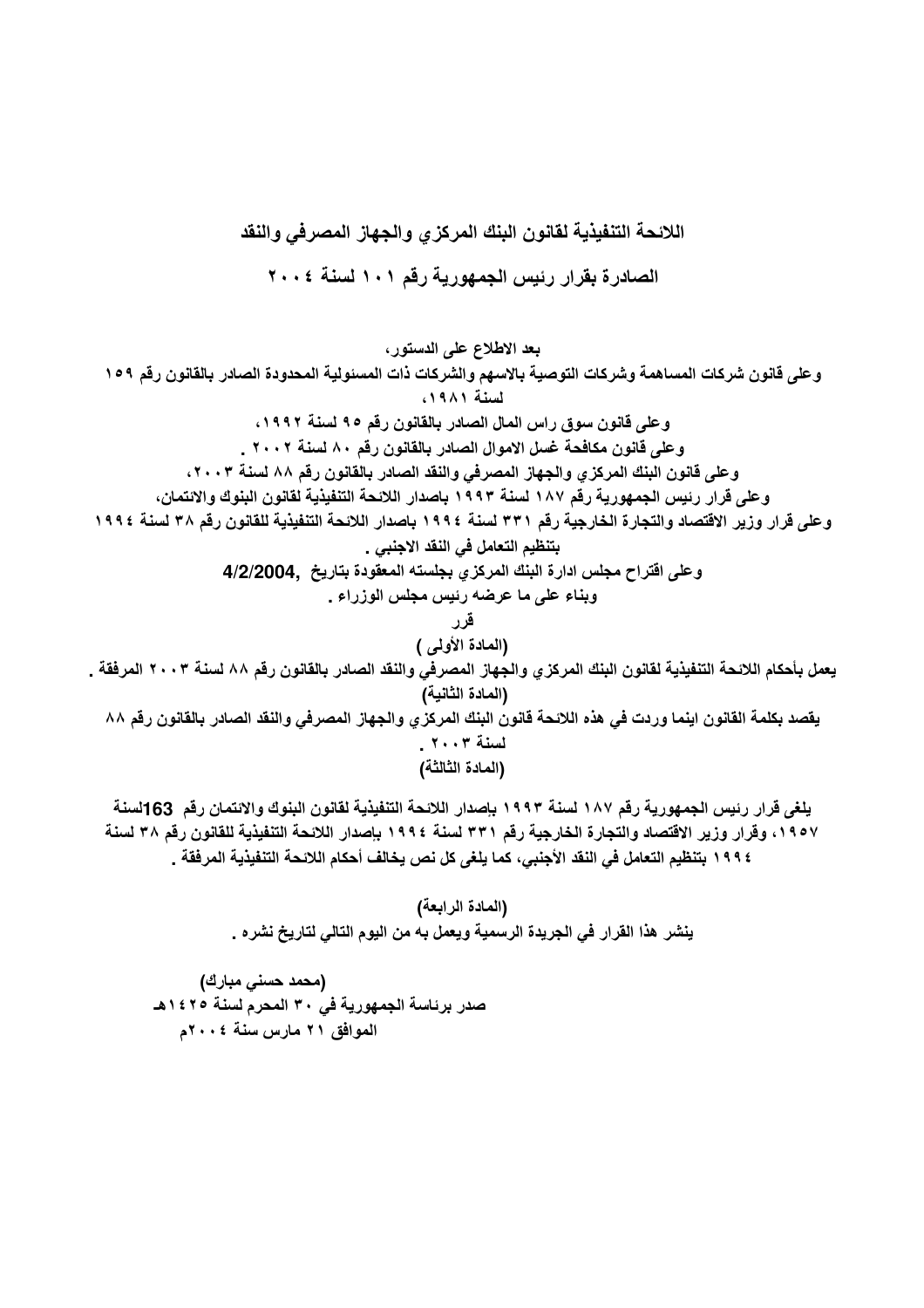# الباب الأولى البنك المركزى

### الفصل الأول نظام عمل المجلس التنسيقي

المادة 1

يضع البنك المركزي أهداف السياسة النقدية بالاتفاق مع الحكومة وذلك من خلال المجلس التنسيقي المشكل بقرار رئيس الجمهورية.

ويجتمع هذا المجلس المنصوص عليه في المادة (٥) من القانون بدعوة من رئيسه مرة على الأقل كل ثلاثة أشهر وكلما دعت الضرورة لذلك، ولا يكون اجتماع المجلس صحيحا الا بحضور ثلثي أعضائه على ان يكون من بينهم ممثل للبنك المركزي وممثل للحكومة.

وتصدر القرارات بالأغلبية المطلقة لأعضاء المجلس.

ويكون للمجلس أمانة فنية يصدر بتشكيلها قرار من رئيس المجلس، وتختص بالتحضير لاجتماعات المجلس وإعداد محاضرها. ويستعين المجلس في مباشرة اختصاصه بالدراسات والمعلومات والبيانات التي تعدها الإدارات والوحدات واللجان المختصة في البنك المركز ى وغير ها من الجهات المعنية، كما يحاط المجلس علما بما يصدره مجلس إدارة البنك من قرارات وتوصيات، وذلك كله فيما يتعلق بأهداف السياسة النقدية.

ومع عدم الإخلال بأحكام الفقرة الرابعة من المادة (٥) من القانون يكون الإفصاح عن قرارات المجلس من رئيسه او من يفوضه في ذلك.

# الفصل الثاني حصر ومتابعة المديونية الخارجية

### المادة 2

تكون مباشرة البنك المركز ، اختصاص حصر ومتابعة المديونية الخارجية على الجهات المنصوص عليها في البند (ح) من المادة (٦) من القانون وفقا للقواعد والإجراءات والنماذج التي تصدرها مجلس إدارة البنك المركزي، وعلى الجهات المذكورة موافاة البنك بالنماذج المشار إليها خلال الأسبوع الأول من الشهر التالي للشهر المعد عنه البيان، ويتم تسجيل أرصدة تلك المديونية في النظام المعد لهذا الغرض بالبنك المركزي.

# الفصل الثالث ضمان البنك المركزى للتمويل والتسهيلات الائتمانية

#### المادة 3

يكون ضمان البنك المركزي للتمويل والتسهيلات الانتمانية التي تحصل عليها الأشخاص الاعتبارية العامة او البنوك الخاضعة لأحكام القانون، من البنوك والموسسات المالية والهيئات الأجنبية والدولية وفقا لحكم المادة (٩) من القانون طبقا للشروط والقواعد الآتية:

ا-اذا كان الضمان للتمويل او التسهيلات الائتمانية بناء على طلب شخص اعتبار ي عام، يتم الحصول على تفويض منه بالخصم على حساباته بالنقد الأجنبي او بالمعادل بالنقد المصري بحسب الأحوال بقيمة الالتزامات المترتبة على التمويل او التسهيل الانتماني في تواريخ الاستحقاق، كما يتم الحصول على موافقة وزارة المالية بالخصم على حساباتها لدى البنك المركزي بالقيمة ذاتها، وذلك في الحالات التي يقدرها محافظ البنك.

ب-اذا كان الضمان بناء على طلب احد البنوك الخاضعة لأحكام القانون، يتم الحصول على تفويض من البنك الطالب بالخصم على أرصدة حساباته لدى البنك المركزي بالنقد الأجنبي بقيمة التزاماته المترتبة على التمويل او التسهيل الائتماني في تواريخ الاستحقاق للجهة الدائنة.

وفي جميع الاحوال تلتزم الجهات طالبة الضمان بتقديم طلب الحصول عليه، مرفقا به موافقة السلطة المختصة والمستندات التى توضع صيغة الضمان وقيمته واجله، والاعباء المتعلقة به ويعرض الطلب على مجلس ادارة البنك المركزي لاتخاذ قرار في شانه.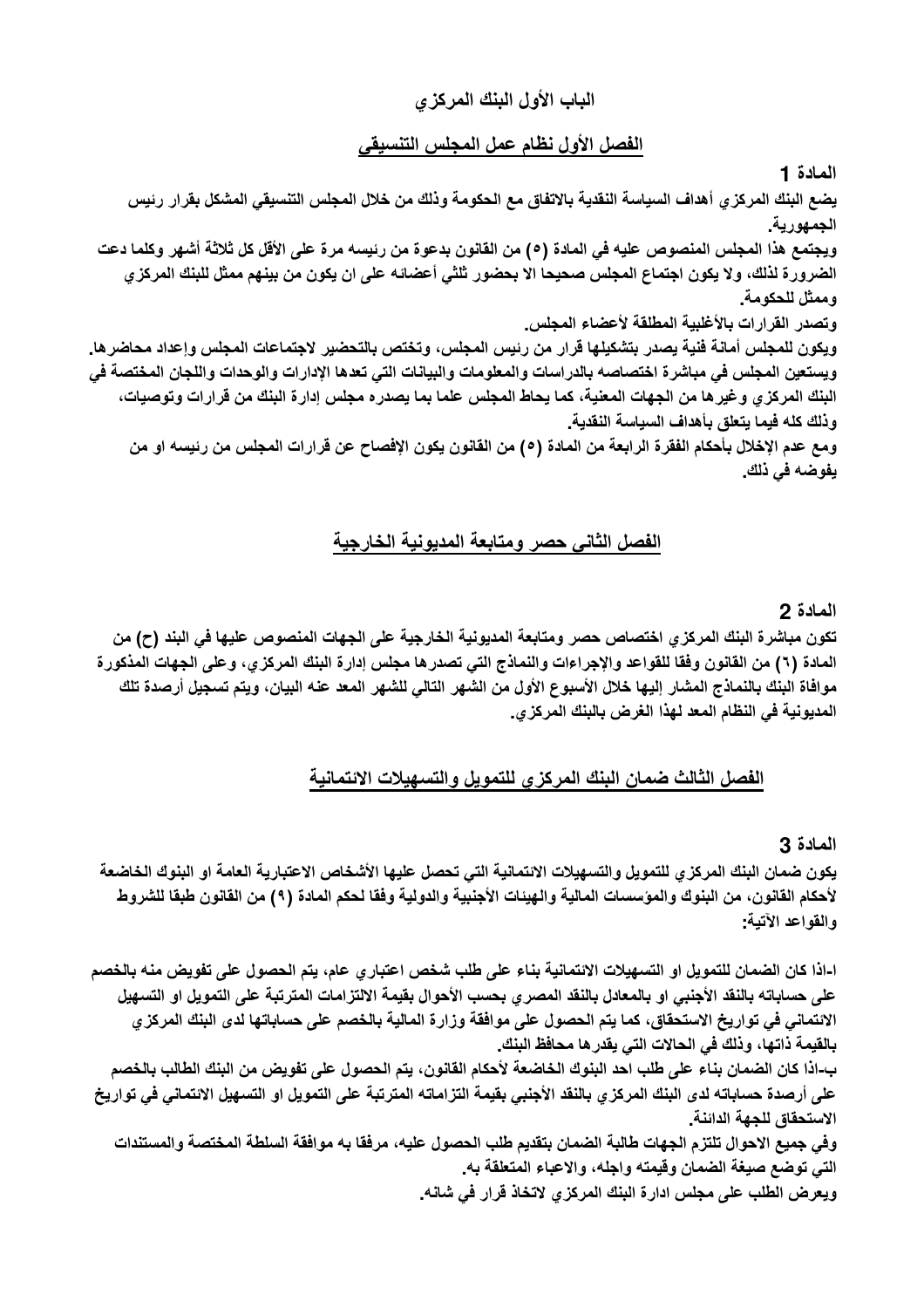# الباب الثاني تنظيم الجهاز المصرفي الفصل الأول إنشاء وتسجيل البنوك

#### المادة 4

يقدم ذوو الشأن الى البنك المركزى طلبا للحصول على موافقة مبدئية لاتخاذ إجراءات تأسيس بنك، ويرفق بالطلب المستندات الآتية: ا-صورة من مشروع النظام الأساسي تشتمل على بيان بأسماء المؤسسين وجنسياتهم وعناوينهم وحصة كل منهم في رأس المال، وصور النظم الأساسية للمؤسسين من الأشخاص الاعتبارية وبيان نسبة الأسهم التي ستطرح في اكتتاب عام. ب-بيان بالاسم المفترح للبنك باللغتين العربية والأجنبية على ألا يكون ممثلا او مشابها لاسم بنك أخر يعمل به في مصر ج-قيمة رأس المال المرخص به والمصدر والمدفوع، وعدد الأسهم والقيمة الاسمية لكل سهم. د-أغراض البنك ومدته وعنوان مركزه الرئيسي. هـ-اقرار من الموسسين بالا يقل راس مال البنك المصدر والمدفوع منه عن خمسمائة مليون جنيه مصري. و-دراسة الجدوى المالية والاقتصادية لتأسيس البنك تتضمن على الأخص: \*الـهدف من تأسيس البِنك\_ \*الخدمات التي سبو ديها البنك\_ \*دراسة للسوق توضح قدرة البنك على تعبئة المدخرات وتوظيفها. ز-الـهيكل التنظيمي المفترح للبنك وخطته في إنشاء الفروع. ح-سياسات البنك الائتمانية والاستثمارية وسياساته المتعلقة بإدارة المخاطر. ط-بيان نسبة مساهمة كل مؤسس والأطراف المرتبطة به في مؤسسات مالية أخرى عاملة في مصر ، وذلك وفقا لمفهوم الأطراف المرتبطة المنصوص عليه في المادة (56)من القانون. ويعرض طلب الحصول على الموافقة المبدئية لتأسيس البنك على مجلس إدارة البنك المركزي لإصدار قرار في شانه في ضوع الأوضاع الاقتصادية العامة. ويتم البت في الطلب خلال ثلاثين يوما من تاريخ تقديمه مستوفيا المستندات المطلوبة. وعلى ذوى الشأن اتخاذ الإجراءات اللازمة لتأسيس البنك خلال ستة أشهر من تاريخ إخطارهم بقرار مجلس إدارة البنك المركز ي بالموافقة المبدئية على التأسيس، وإلا اعتبرت الموافقة كان لم تكن\_

المادة 5

يقدم طلب تسجيل البنك الصادرة له الموافقة المبدئية لاتخاذ إجراءات تأسيسه، وفقا للشروط والأوضاع الواردة بالمادة (٤) من هذه اللائحة، الى البنك المركزي على النموذج المعد لهذا الغرض، وترفق بالطلب المستندات الآتية: ا-القرار الصادر بتأسيس البنك. ب-صورة من العقد الابتدائي والنظام الأساسي المعتمد للبنك. ج-صورة من صحيفة قيد البنك في السجل التجاري. د-صورة من عقود الإدارة التي تم إبرامها مع اي طرف يعهد اليه بإدارة البنك – ان وجدت – وذلك لاعتمادها طبقا لأحكام القانون. هـ-صورة من محضر اجتماع الجمعية العامة للبنك بتعيين أعضاء مجلس الإدارة ومن القرارات الصادرة من المجلس بتعيين المديرين التنفيذيين، وما يفيد اخذ رأي محافظ البنك المركزي في قائمة بأسمائهم جميعا قبل التعيين وفقا لأحكام المادة (٤٣ ) من القانون. و-أسماء وبيانات رئيس مجلس إدارة البنك ونوابه والأعضاء المنتدبين وأعضاء مجلس الإدارة، والمديرين التنفيذيين المسئولين عن الائتمان، والاستثمار، وإدارة المحافظ، والمعاملات الخارجية بما فيها المبادلات، والتفتيش الداخلي، وذلك على النموذج المعد لهذا الغرض، وما يفيد تمتع كل منهم بالصلاحية والكفاءة والخبرة بالأعمال المصرفية، وفقا للمعايير والضوابط التي يحددها مجلس إدارة البنك المركزي. ز\_ما يثبت سداد رسم التسجيل المنصوص عليه في المادة (٣٣) من القانون\_ ويعرض طلب التسجيل على مجلس إدارة البنك المركزي لإصدار قرار في شانه خلال ثلاثين يوما من تاريخ تقديم الطلب

مستوفيا المستندات المطلوبة.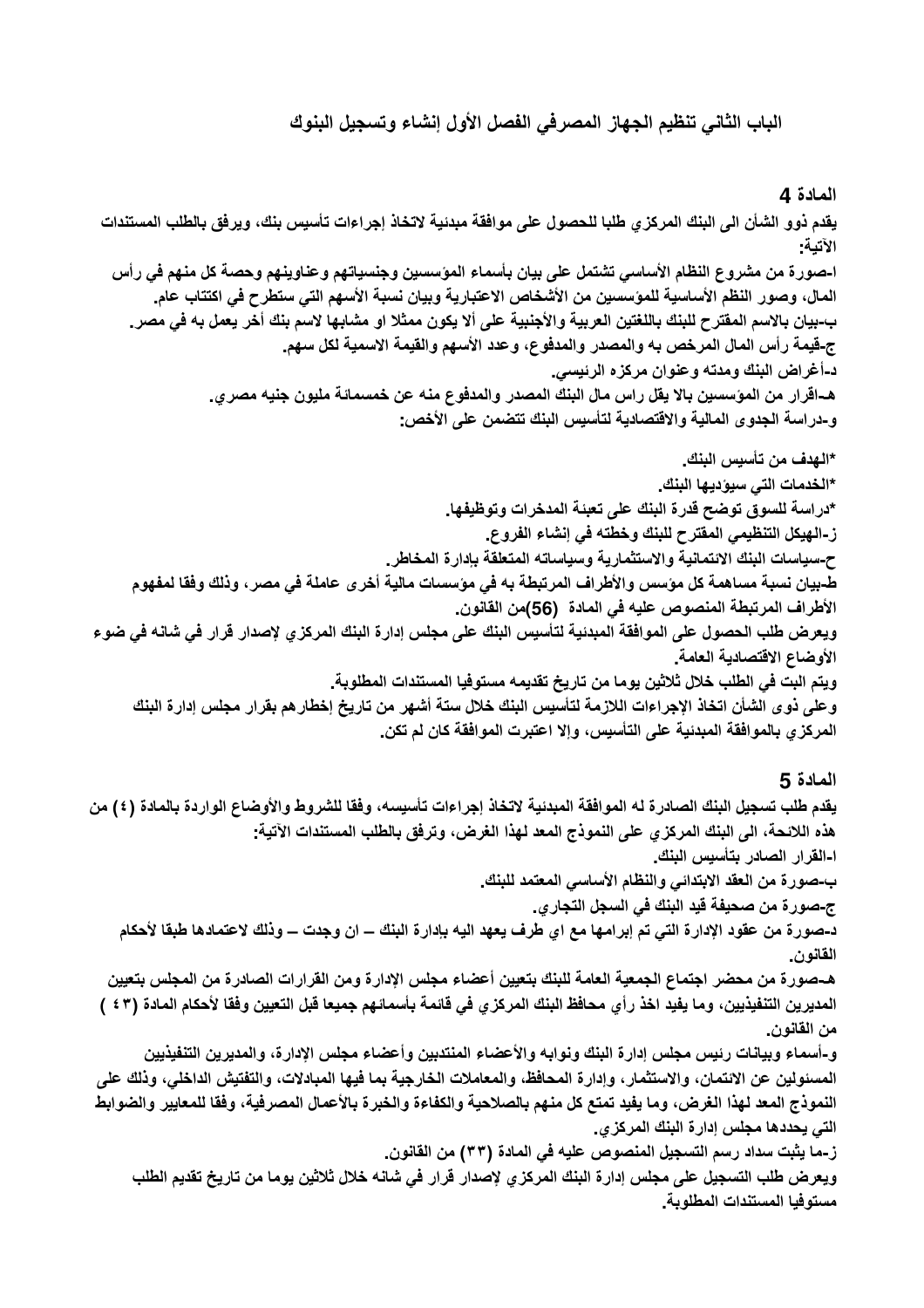يقدم ذوو الشأن إلى البنك المركزي طلبا للحصول على موافقة مبدئية للترخيص بإنشاء فرع لبنك أجنبي في مصر ، ويرفق بالطلب المستندات الآتية: ا-موافقة المركز الرئيسي للبنك الأجنبي على إنشاء فرع له في مصر. ب-دراسة الجدوى المالية والاقتصادية لانشاء الفرع متضمنة العناصر المنصوص عليها في البند (و) من المادة (٤) من هذه اللائحة، وكذلك خطة عمل الفرع، وخطة التوسع في أنشطته وعدد الفروع الأخرى المخطط لإنشائها في مصر. ج-ما يفيد خضوع المركز الرئيسي للبنك الأجنبي لرقابة السلطة المختصة بالدولة التي يقع فيها هذا المركز ، وكذا تمتعه بجنسية محددة. د-موافقة السلطة المختصة بالدولة التي يخضع لها المركز الرئيسي على افتتاح الفرع مع إقرارها بان البنك مرخص له بالعمل، وبسلامة مركزه المالى، والتزامه بالمعايير والضوابط الرقابية التي تطبقها تلك السلطة. هـ-صورة من النظام الأساسي للبنك الأجنبي مصدقا عليها من السلطة المختصة التي يخضع لها مركزه الرئيسي مصحوبة بملخص لهذا النظام باللغة العربية و-صورة من القوائم المالية للبنك عن أخر خمس سنوات مالية وتقارير مراقبي الحسابات عنها. ز ـما يثبت تحويل مبلغ لا يقل عن خمسين مليون دولار أميركي او ما يعادله بالعملات الحرة لحساب راس مال الفرع يخصص لمباشرة نشاطه في مصر. ح-تعهد من المركز الرئيسي للبنك الأجنبي بضمان جميع الودائع لدى الفرع وحقوق الدائنين وكافة التزامات الفرع الأخرى، مع التزام المركز الرئيسي بتعويض الفرع عن اية خسائر قد تظهرها قوائمه المالية عن اية سنة مالية خلال شهر على الأكثر من تاريخ اعتماد مراقبي حسابات الفرع لهذه القوائم، وذلك كله وفقا لما يحدده مجلس إدارة البنك المركزي في هذا الشأن. ط-تعهد من المركز الرئيسي بالتزام الفرع بالقوانين المصرية واللوائح والقرارات السارية والتعليمات التي يصدرها البنك المركزي. ي-تفويض صادر من المركز الرئيسي باسم المدير المسئول عن الفرع ونائبه مصدقا عليه من وزارة الخارجية المصرية، وما يفيد اخذ رأي محافظ البنك المركز ي في قائم باسميهما قبل التعيين وفق أحكام المادة (٤٣) من القانون. ويعرض طلب الحصول على الموافقة المبدئية لانشاء الفرع على مجلس إدارة البنك المركزي لإصدار قرار في شانه في ضوء الأوضاع الاقتصادية العامة، وطبقا لما يتم الاتفاق عليه بين البنك المركزي والسلطة المختصة في الدولة التي يقع فيها المركز الرئيسي للبنك الأجنبي التابع له الفرع للتنسيق بينهما في مجال الرقابة والإشراف، على ان يتم البت في الطلب خلال ثلاثين يوما من تاريخ تقديمه مستوفيا المستندات المطلوبة. وعلى ذوى الشأن اتخاذ الإجراءات اللازمة لانشاء الفرع خلال ستة أشهر من تاريخ إخطارهم بقرار مجلس إدارة البنك المركز ، بالموافقة المبدئية على الإنشاء، وإلا اعتبرت الموافقة كان لم تكن. وعلى البنك الأجنبي الذي يحصل على الموافقة المبدئية، التقدم بطلب، على النموذج المعد لهذا الغرض، لتسجيل الفرع بسجل البنوك لدى البنك المركز ، مستوفيا المستندات المطلوبة، مرفقا به ما يثبت سداد رسم التسجيل المنصوص عليه في المادة (٣٣) من القانون. ويعرض طلب التسجيل على مجلس إدارة البنك المركزي لإصدار قرار في شانه خلال ثلاثين يوما من تاريخ تقديم الطلب مستوفيا المستندات المطلوبة المادة 7

يتم تسجيل اية منشاة يرخص لها بممارسة اعمال البنوك، بعد موافقة مجلس ادارة البنك المركزي، في سجل خاص يعد لهذا الغرض تقيد به البيانات الاتية : ا-رقم التسجيل وتاريخه . ب-اسم البِنك باللغتين العربية والاجنبية . ج-الاسم المختصر للبنك باللغتين العربية والاجنبية . د-الشكل الفانوني للبنك . هـ-تاريخ التاسيس <sub>-</sub> و-تاريخ مباشرة النشاط . ز\_مدة البنك الاصلية والمجددة .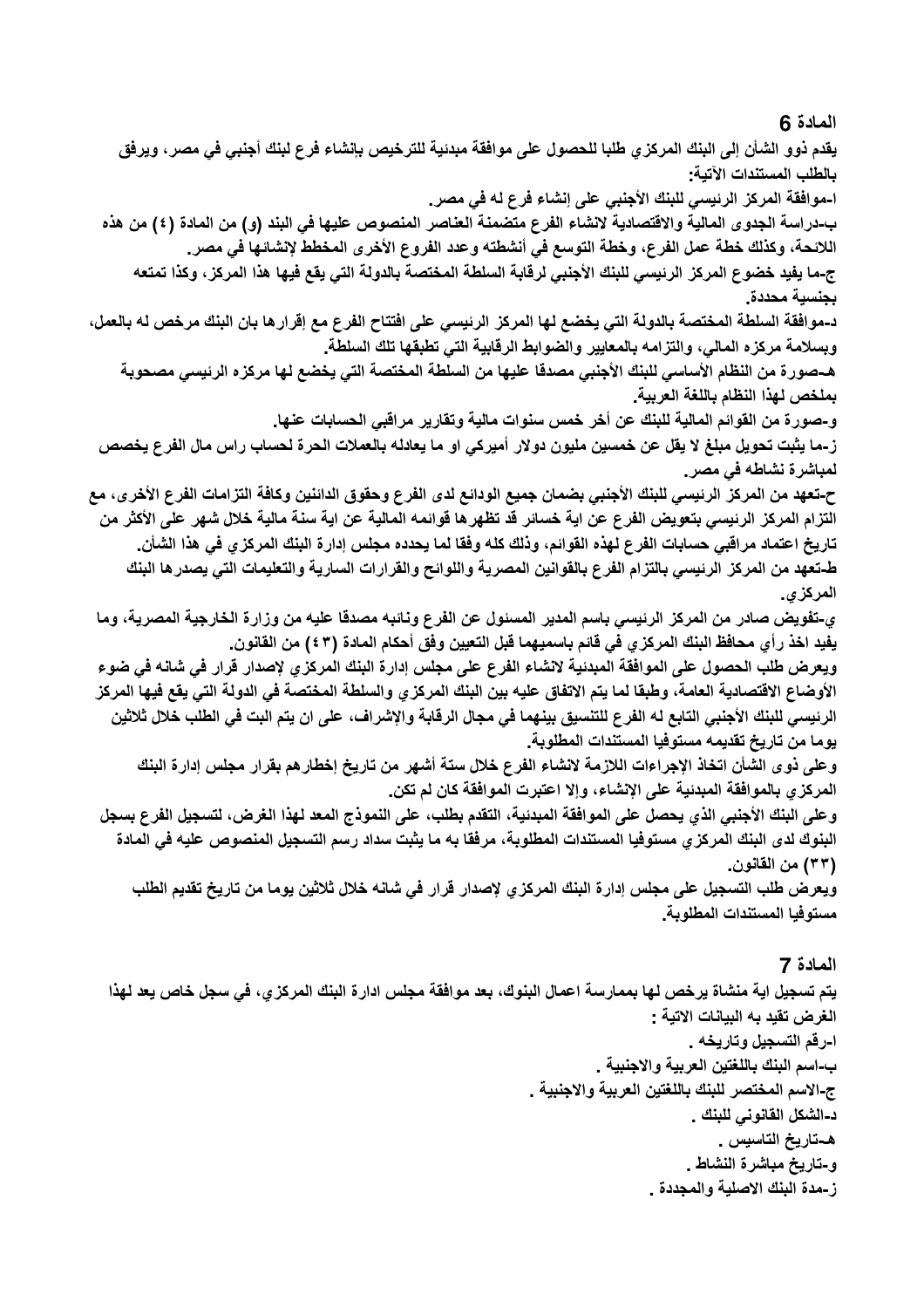ح-رقم وتاريخ عدد الوقائع المصرية الذي نشر به قرار مجلس ادارة البنك المركزي بالموافقة على التسجيل . طـراس مـال البنك المرخص بـ4 والمصدر والمدفوع، او راس المـال المخصص لنشاط فرع بنك اجنبي في مصر . ي-الاحتياطي القانوني، واحتياطيات البنك الاخرى او اية احتياطيات مخصصة لنشاط فرع بنك اجنبي في مصر . ك-السندات وصكوك التمويل المصرح باصدار ها من البنوك وفروع البنوك الاجنبية واجال استحقاقها، والتمويل المساند وشروطه . ل-عنوان المركز الرئيسي للبنك، او الفرع الرئيسي بالنسبة لفروع البنوك الاجنبية في مصر . م-شبكة الفروع في مصر بالنسبة للبنوك وفروع البنوك الاجنبية، وكذا شبكة فروع البنوك المصرية في الخارج . ن-اسماء وبيانات رئيس مجلس الادارة ونوابه والاعضاء المنتدبين واعضاء مجلس الادارة والمديرين التنفيذيين المسئولين عن الانتمان، والاستثمار، وادارة المحافظ، والمعاملات الخارجية بما فيها المبادلات، والتفتيش الداخلي، وذلك على النموذج المعد لـهذا الـغرض . ص-اسماء وبيانات المدير المسئول عن ادارة الفرع الاجنبي في مصر ونائبه والمديرين التنفيذيين المسئولين عن الائتمان، والاستثمار ، وادارة المحافظ، والمعاملات الخارجية بما فيها المبادلات، والتفتيش الداخلي، وذلك على النموذج المعد لهذا الغرض . ع-اسماء مراقبي الحسابات . ف-تاريخ بداية ونهاية السنة المالية للبنك . ويتم تسجيل كل ما يطرا من تعديل على البيانات السابقة على النموذج المعد لهذا الغرض.

#### المادة 8

يقدم طلب انشاء الفروع او الوكالات للبنوك القائمة في مصر الى البنك المركزي للحصول على الموافقة المبدئية. ويعرض الطلب على مجلس ادارة البنك المركزي لاصدار قرار فى شانه. وعلى البنك الذي حصل على الموافقة المبدئية لانشاء الفرع او الوكالة التقدم بطلب لتسجيل الفرع او الوكالة في السجل المعد لذلك قبل مزاولة النشاط بثلاثين يوما على الاقل، ويرفق بالطلب ما يثبت سداد رسم التسجيل المنصوص عليه في المادة ٣٣ من القانون.

### المادة 9

يقدم طلب الحصول على تصريح بفتح مكتب تمثيل لبنك اجنبي في مصر الى البنك المركز ي قبل اتخاذ إجراءات قيده المشار اليها في المادة (٣٥) من القانون، ويرفق بالطلب المستندات التي يحددها مجلس ادارة البنك المركزي، وعلى الاخص ما ياتي: ا-اسم البِنك الذي يمثله المكتب وعنوانه في الخارج، وعنوان المكتب في مصر ـ ب-الموافقة الصادرة من المركز الرئيسي للبنك بفتح مكتب تمثيل له في مصر. ج-ما يفيد خضوع المركز الرئيسي لرقابة السلطة المختصة بالدولة التي يقع فيها هذا المركز. د-صورة من النظام الأساسي للبنك الذي يمثله المكتب مصدقا عليها من السلطة المختصة بالدولة التي يخضع لها البنك التابع له مكتب التمثيل، مع ملخص لهذا النظام باللغة العربية. هـحمورة من القوائم المالية للبنك التابع له مكتب التمثيل عن اخر سنتين ماليتين، وتقريري مراقبى الحسابات عنها. و-تفويض صادر من المركز الرئيسي للبنك للمسئول عن المكتب متضمنا اسمه وجنسيته ومصدقا عليه من وزارة الخارجية المصر ية ِ ز-تعهد من المركز الرئيسي بالتزام المكتب بالقوانين المصرية واللوائح والقرارات السارية والتعليمات التي يصدرها البنك المركزي وباخطار البنك المركزي باية تعديلات تتم على البيانات المسجلة، وذلك على النموذج المعد لهذا الغرض.

### المادة 10

يقدم طلب تسجيل مكتب التمثيل، بعد موافقة مجلس ادارة البنك المركزي وقيد المكتب طبقا لاحكام قانون شركات المساهمة وشركات التوصية بالاسهم والشركات ذات المسئولية المحدودة الصادر بالقانون رقم ١٥٩ لسنة ١٩٨١، وذلك على النموذج المعد لهذا الغرض مرفقا به ما يثبت سداد رسم تسجيل المكتب المنصوص عليه فيالمادة (35)من القانون، ولا يجوز للمكتب مباشرة العمل في مصر الا بعد اخطاره بقرار من المحافظ باضافته الى السجل المعد لهذا الغرض بالبنك المركزي.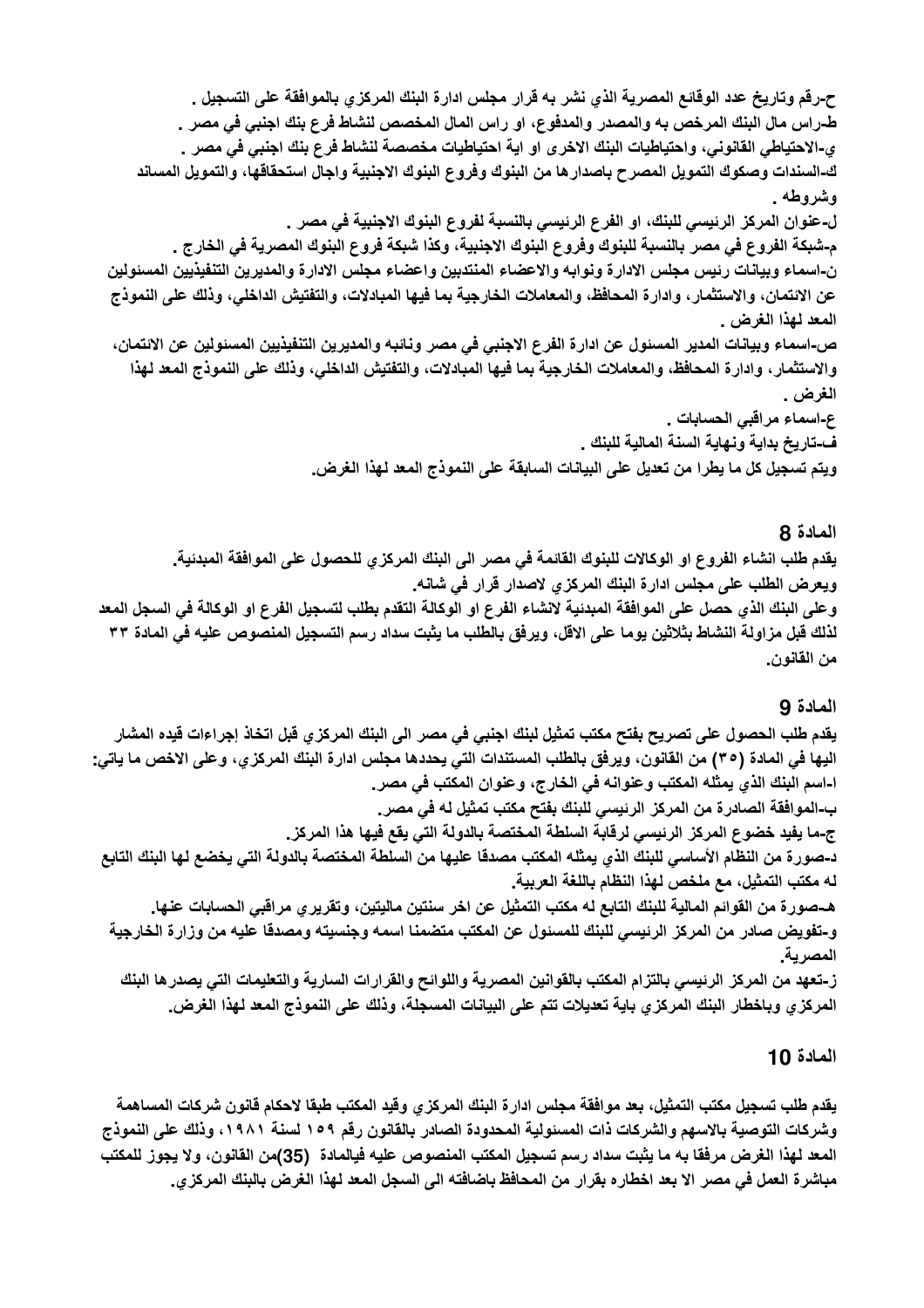المادة 11 يعد في البنك المركز ي سجل خاص تقيد به مكاتب تمثيل البنوك الاجنبية في مصر ، ويتضمن السجل البيانات الاتية : ا-اسم المكتب وعنوانه . ب-اسم البنك الذي يمثله المكتب وجنسيته وعنوان مركزه الرئيسي . ج-اسم المسئول عن المكتب وجنسيته . د-رقم وتاريخ تسجيل مكتب التمثيل . هـ-تاريخ ورقم القيد لدى الهيئة العامة للاستثمار والمناطق الحرة . و-تاريخ بدء نشاط المكتب في مصر ـ

الفصل الثاني قواعد التملك لحصص في رؤوس أموال البنوك

المادة 12

يراعي مجلس ادارة البنك المركزي عند فحص طلبات الحصول على موافقته لتملك اي شخص طبيعي او اعتباري ما يزيد على ١٠% من راس المال المصدر لاي بنك او اية نسبة تؤدي الى السيطرة الفعلية عليه وفقا لاحكامالمادة (٥١) من القانون الضوابط الاتية: ا-عدم وجود تعارض بين مصالح الطالب ومصالح البنك. ب-مدى ما يتيحه التملك من حقوق موَثرة ومن سيطرة فعلية على البنك لتعيين اعضاء مجلس الادارة او في التحكم في القرارات التي يصدرها المجلس او تصدر عن الجمعية العامة. ج-مدى مساهمة الطالب والاطراف المرتبطة به في البنك المطلوب التملك فيه وفي البنوك والمؤسسات المالية الاخرى في مصر د-قدرة الطالب واستعداده لتقديم ما يلزم من الدعم المالي والفني او ايهما الى البنك في حالة طلب تملك ما يزيد عن ١٠% من راس المال المصدر للبنك او اية نسبة تؤدي الى السيطرة الفعلية عليه، وذلك وفقا لما يراه مجلس ادارة البنك المركزي. هـ-الا يؤدي التملك الى الحد من المنافسة في السوق المصرفية او اضطراب العمل بها. و-عدم صدور حكم نهائي بالادانة في جريمة ماسة بالشرف او الامانة، او في احدى الجرائم المنصوص عليها في القانون او في قانون مكافحة غسل الاموال. ز-توفير عناصر الاهلية والكفاءة والخبرة العملية.

المادة 13

يقدم طالب التملك الى البنك المركزي قبل موعد اتمام التملك بستين يوما على الاقل طلبا على النموذج المعد لهذا الغرض، ويرفق بالطلب تقرير يبين سبب تملك الاسهم والاهداف التي يرمي مقدم الطلب الي تحقيقها منه وخططه في ادارة البنك والسياسة التي ينوي اتباعها في تصريف شئونـه، وذلك في حالـة طلب تملك ما يزيد علي ١٠% من راس المال المصدر للبنك او اية نسبة تؤدي الى السيطرة الفعلية عليه، كما يرفق بالطلب المستندات الاتية-

اولا : إذا كان مقدم الطلب شخصا طبيعيا: ا-بيان بالاسم والعنوان وصورة اثبات الشخصية. ب-بيان بالمؤهلات العلمية وبالخبرات العملية. ج-ما يثبت عدم صدور احكام نهائية باشهار ضد طالب التملك، وعدم ادانته بجريمة ماسة بالشرف او الامانة، او باحدى الجرائم المنصوص عليها في القانون، او في قانون مكافحة غسل الاموال، او اي مستند اخر يفي بالغرض يقبله البنك المركزي. د-بيان باسماء البنوك – بما فيها البنك المطلوب التملك فيه – والشركات التي يساهم او يشارك فيها بطريق مباشر او غير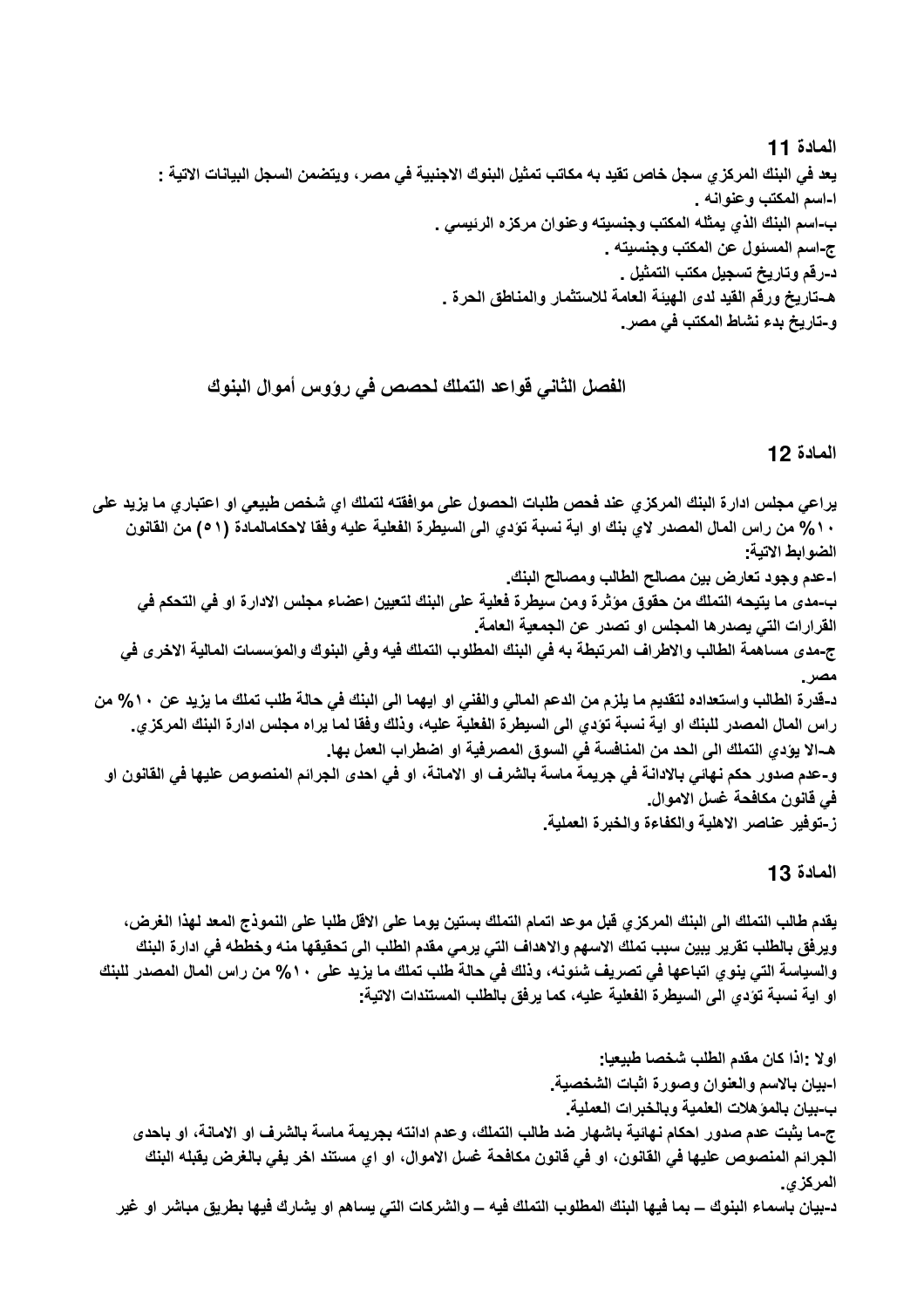مباشر وحده او مع اطرافه المرتبطة بنسبة تجاوز ١٠% من راس المال المصدر لاى منها، متضمنا قيمة ونسبة المساهمة او المشاركة.

هـ-بيان بالتمويل والتسهيلات الائتمانية او اية مديونية اخرى حصل عليها الطالب من البنوك المحلية والاجنبية والمؤسسات الاخر ي او كفلها هو والاطراف المرتبطة به، على ان يتضمن البيان اسم الجهة المقدمة للتمويل او للتسهيل او للمديونية الاخرى، والغرض من كل منها والارصدة القائمة في نهاية اخر ثلاث سنوات وفي اخر تاريخ قبل تقديم الطلب واية تسويات يكون قد قام باجرائها مع هذه الجهات واية اجراءات قانونية متخذة منه او ضده في شان التمويل او التسهيل او المديونية الاخرى المشار اليها.

ثانيا: اذا كان مقدم الطلب شخصا اعتباريا: ا-بيان بالاسهم والعنوان والشكل القانوني وغرض وطبيعة النشاط وتاريخ بدء مزاولته. ب-بيان براس المال المصدر والمدفوع وباسماء المالكين لاكثر من ١٠% من راس المال المصدر . ج-صورة من النظام الاساسي ومن صحيفة القيد في السجل التجاري. د-صور ة من القوائم المالية عن اخر ثلاث سنوات مالية وتقارير مراقبي الحسابات عنها. هــما يثبت عدم صدور احكام نـهائيـة باشـهار افلاس طالب التملك، وعدم ادانته بـجريمـة ماسـة بالشرف او الامانـة، او بـاحدى الجرائم المنصوص عليها في القانون، او في قانون مكافحة غسل الاموال، او اي مستند اخر يفي بالغرض يقبله البنك المركز ي. و-بيان باسماء الاطراف المرتبطة بطالب التملك بما في ذلك اسماء البنوك والشركات التي يساهم او يشارك فيها واي من اعضاء مجلس ادارته او اي من المساهمين فيه بنسبة تجاوز ١٠% من راس المال المصدر لكل منها متضمنا قيمة ونسبة المساهمة ز-بيان بالتمويل والتسهيلات الائتمانية او اية مديونية اخرى حصل عليها الطالب، او كفلها، شاملا الاطراف المرتبطة به، من البنوك المحلية والاجنبية والمؤسسات الاخرى، على ان يتضمن البيان اسم الجهة المقدمة للتمويل او للتسهيل او للمديونية الاخر ، والغرض من كل منها والارصدة القائمة في نهاية اخر ثلاثة سنوات مالية وفي اخر تاريخ قبل تقديم الطلب، مع بيان اية تسويات يكون قد قام باجرائها مع هذه الجهات، والاجراءات القانونية المتخذة منه او ضده في شان التمويل او التسهيل او المديونية الاخرى المشار اليها. ح-اذا كان الطالب بنكا او مؤسسة مالية مركز ها الرئيسي خارج مصر يتعين تقديم مستند يفيد خضوع المركز الرئيسي لرقابة السلطة المختصة وان ترخيصه لممارسة النشاط ما زال ساريا.

وفي جميع الاحوال يتعين على مقدم الطلب نشر طلبه في صحيفتين يوميتين صباحيتين واسعتي الانتشار احداهما على الاقل باللغة العربية، خلال ثلاثين يوما من تاريخ تقديمه للبنك المركزي، مع الاشارة الى حق كل ذي مصلحة في تقديم اعتراض مسبب على الطلب الى البنك المركزي خلال عشرة ايام من تاريخ النشر .

ويضع البنك المركزي بالاتفاق مع الهيئة العامة لسوق المال الاجراءات التي تتبع اذا ترتب على طرح اسهم زيادة راس مال احد البنوك من خلال طرح عام او خاص تجاوز النسبة المقررة فيالمادة (٥١) من القانون.

### المادة 14

اذا تملك الشخص الطبيعي بالميراث او الوصية اكثر من ١٠% من راس المال المصدر لاي بنك او ما يؤدي الى سيطرته الفعلية عليه، ورغب في استمرار هذا التملك يتعين عليه اتخاذ الاجراءات الاتية: ا-تقديم طلب بذلك الى البنك المركز ى على النموذج المعد لهذا الغرض مرفقا به المستندات المنصوص عليها في البند اولا منالمادة (١٣) من هذه اللائحة، وذلك خلال ثلاثين يوما من تاريخ علم الطالب بما ال اليه بطريق الميراث او الوصية. ب-نشر الطلب في صحيفتين يوميتين صباحيتين واسعتي الانتشار احدهما على الاقل باللغة العربية خلال ثلاثين يوما من تاريخ تقديمه للبنك المركزي، مع الاشارة الى حق كل ذي مصلحة في تقديم اعتراض مسبب على الطلب الى البنك المركزي خلال عشر ة ابام من تار بخ النشر .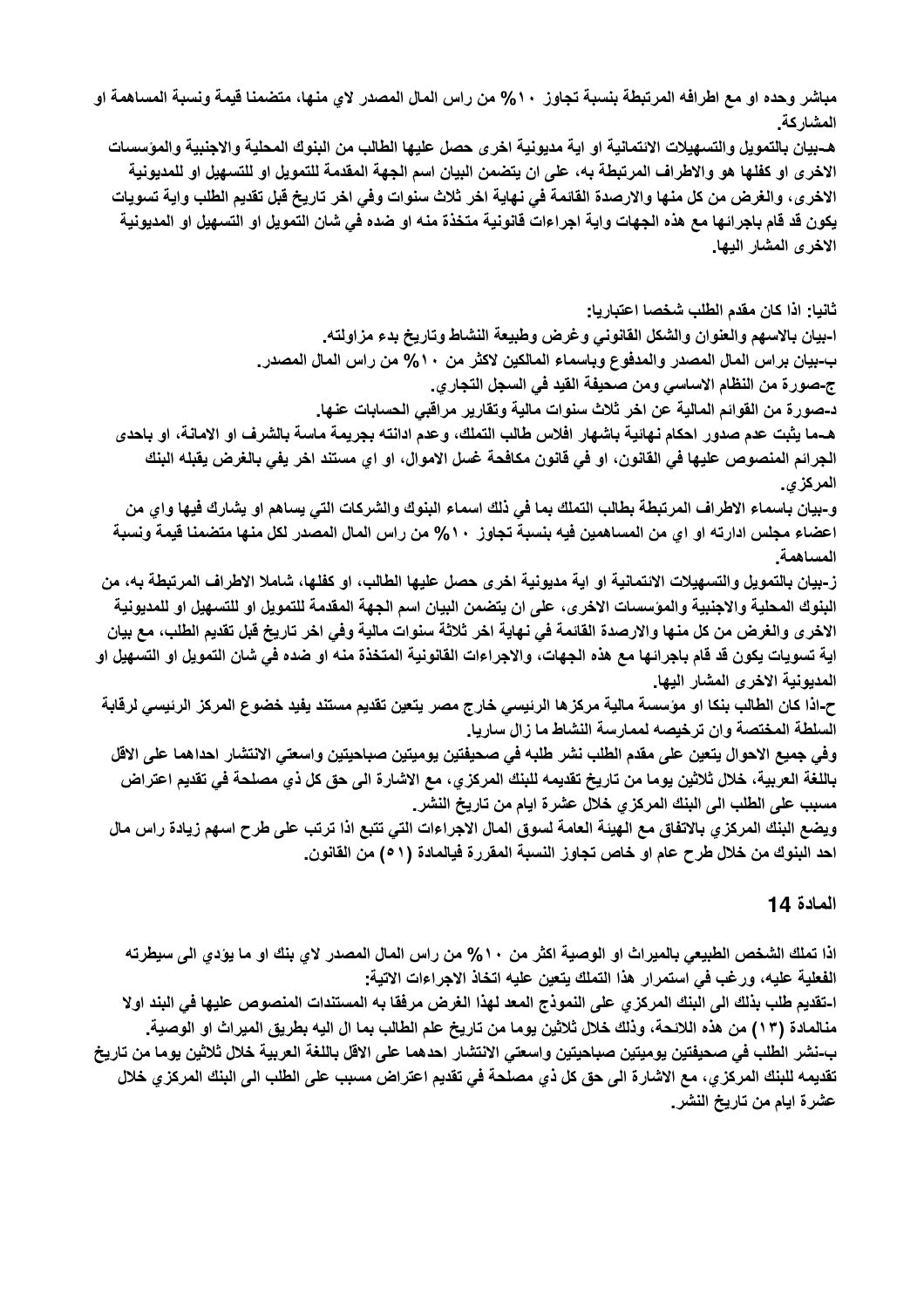تسرى احكامالمواد من (١٢)، (١٣)و (١٤) من هذه اللائحة على المالك المستفيد للاسهم او شهادات الإيداع الدولية، ويكون المالك المسجل هو الملتزم بتنفيذ هذه الاحكام نيابة عن المالك المستفيد.

#### المادة 16

يلتزم البنك بالافصاح عن اسم كل مساهم يمتلك وحده او مع اطرافه المرتبطة ما يزيد على ٥% من راس مال البنك المصدر ، وذلك في الايضاحات المتممة للقوائم المالية المنشورة وفقا للقانون.

# الفصل الثالث الرقابة على البنوك

#### المادة 17

على البنوك الافصاح الكامل لعملائها عن معدلات العائد واسعار الخدمات المصرفية التي تقدمها، وذلك وفقا للقواعد الاتية : ا-ان يتم الافصاح في نصوص العقد عند التعاقد مع العميل وباخطار من البنك للعميل وفقا لشروط العقد عند التجديد او تعديل المعدلات او الاسعار .

ب-ان يكون الافصاح في صالات استقبال العملاء بالبنوك وفروعها، او في الاعلان بالصحف ووسائل الاعلام الاخرى عن الخدمات التي يقدمها البنك للعملاء، او في المراسلات الخاصة والنشرات المرسلة لهم . ج-ان يتضمن الافصاح معدلات العائد السنوية الفعلية وفقا للاعراف المصرفية.

#### المادة 18

يكون معيار كفاية راس المال هو اساس حساب مقدار القاعدة الراسمالية للبنك، في تطبيق حكم البند (٣) من المادة (٦٠) من القانون، وذلك وفقا لما يحدده مجلس ادارة البنك المركزي.

#### المادة 19

يتعين على البنك عند تقديم التمويل او التسهيل الائتماني للعميل مراعاة الضوابط الاتية: ا-التاكد من الجدارة الائتمانية للعميل وكفاءة ادارة نشاطه ومن صحة المعلومات والبيانات المقدمة منه، وذلك وفقا لقواعد واجراءات تقييم الائتمان التي يضعها مجلس ادارة البنك تطبيقا لحكمالمادة (٦٣) من القانون. ب-شمول بيان ارصدة المديونية المشار اليها فيالمادة (٢٢) من القانون لمديونيات الاطراف المرتبطة بالعميل. ج-استيفاء الاستعلام عن العميل من مصادر موثوق فيها وفقا للنماذج التي يعتمدها مجلس ادارة البنك، مع مراعاة تجديد الاستعلام مرة على الاقل كل ستة اشهر ـ د-التاكد من حسن سمعة العميل وتوافر موارد ذاتية كافية لديه تتناسب مع حجم التمويل او التسهيل الانتماني المقدم له من البنك ومن البنوك والجهات الاخرى، وكفاية التدفقات النقدية المتوقعة من انشطته المطلوب تمويلها للوفاء بالتزاماته. هـ-الاطلاع على البيان المجمع الخاص بالعميل والاطراف المرتبطة به والذي توفره قاعدة المعلومات المجمعة بالبنك المركزي، وذلك قبل اتخاذ قرار تقديم التمويل او التسهيل او زيادته او تجديده او تعديل شروطه. و-مراعاة الا تؤدي نسبة التمويل من الجهات المحلية والاجنبية الى حقوق المساهمين في منشاة العميل الى الاخلال بقدرتها على خدمة التمويل والتسهيلات الائتمانية التى حصلت عليها. ز-ان يكون التمويل او التسهيل الائتماني لغرض محدد، والا يستخدم الا في هذا الغرض. ح-ان يقترن منح التمويل او التسهيل الائتماني بالنقد الاجنبي بتوافر موارد بالنقد الاجنبى لدى العميل تساعده على السداد. ط-عدم تركز ما يقدمه البنك من التمويل والتسهيلات الائتمانية لدى عدد محدود من العملاء او الانشطة او القطاعات. ى-الالتزام بصلاحيات المديرين في المركز الرئيسي بالبنك وفي فروعه في تقديم الائتمان والموافقة عليه، وكذلك بالحدود الدنيا لطلبات الائتمان التي تعرض على مجلس ادارة البنك، وذلك كله طبقا لما تحدده اللائحة الداخلية للبنك. ك-استيفاء كافة الشروط التي تتضمنها الموافقة الانتمانية قبل السماح باستخدام التمويل او التسهيل الانتماني وفي جميع مراحل هذا الاستخدام.

ل-اي ضوابط اخرى يقررها مجلس ادارة البنك المركزى.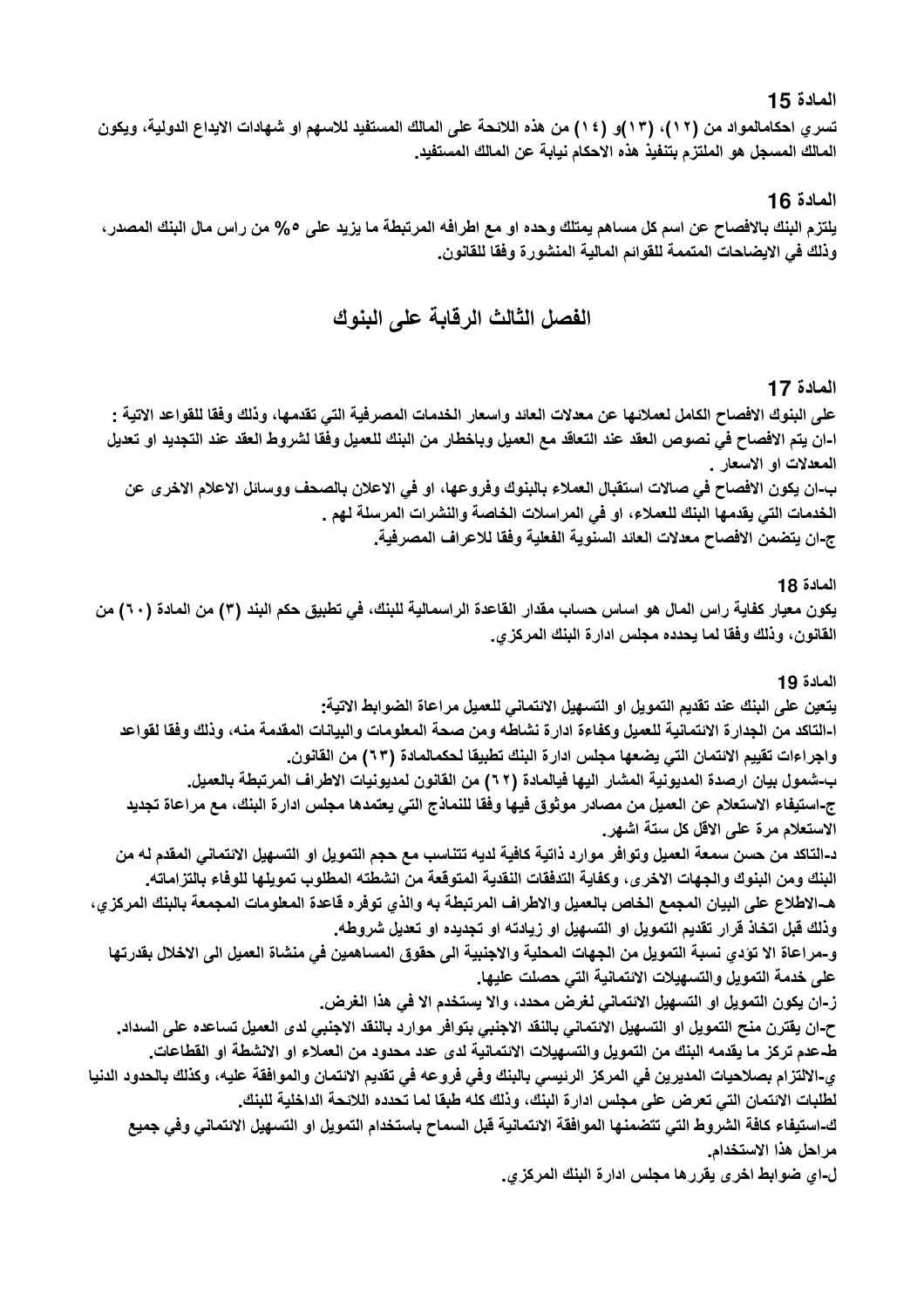في الاحوال التي يقرر فيها البنك الحصول على ضمانات عينية من العميل، يتم تقييم هذه الضمانات، عن طريق بيوت الخبرة المتخصصة والمسجلة لدى البِنك المركز ، وفقا للمعايير المهنية، وعلى الاخص ما ياتي : ا-القيمة وقت التملك . ب-التغيرات التي طرات على قيمة الاصل الضامن من تاريخ تملكه . ج-التغيرات التي طرات على السوق واثرها في تغير قيمة الاصل الضامن . د-القيمة البيعية للاصول المثيلة وقت التقييم . هـ-المخاطر المحتمل تعرض الاصل الضامن لها.

#### المادة 21

في الاحوال التي يقرر فيها البنك الحصول على ضمانات من اوراق مالية وضمانات ذات طبيعة اخرى من العميل، يتم تقييم هذه الضمانات وفقا للمعايير المهنية، وعلى الاخص ما ياتي: ا-القيمة السوقية بالنسبة للاوراق المالية ذات التداول النشط في احدى البورصات. ب-القيمة استنادا الى صافى حقوق المساهمين وفقا للقواعد التي يقررها مجلس ادارة البنك المركزي، وذلك بالنسبة للاسهم ذات التداول غير النشط او غير المقيدة في احدى البورصات. ج-القيمة وفقا للقواعد التي يضعها مجلس ادارة البنك المركزي على ضوء معايير المحاسبة المصرية وذلك بالنسبة للسندات ذات التداول غير النشط او غير المقيدة في احدى البورصات. د-المعايير التي يضعها مجلس ادارة البنك المركزي في ضوع احكامالمادة (١٩ (من هذه اللائحة بالنسبة للكفالات الشخصية وكذلك بالنسبة الى الضمانات ذات الطبيعة الاخرى.

المادة 22 يعد في البنك المركز ي سجل لقيد بيوت الخبر ة القادر ة على المشاركة في تقييم الضمانات التي تقدم للبنوك، يتضمن البيانات الاتبة : ا-اسم بيت الخبرة وشكله القانوني وعنوان مقره . ب-رقم وتاريخ قيده في السجل التجاري او النقابة المهنية . ج-مجالات التخصص . د-تاريخ بدء مباشرة النشاط . هـ-اسماء المسئولين عن ادارة بيت الخبرة ومؤهلاتهم ومن لهم حق اعتماد تقارير التقييم الصادرة عنه . و-عدد الخبراء وتخصصاتهم . ز-سابقة الاعمال.

المادة 23 يكون قيد بيوت الخبرة في السجل المشار اليه فيالمادة (٢٢ (من هذه اللائحة بناء على طلب يقدم على النموذج الذي يعده البنك المركز ي لهذا الغرض، وترفق بالطلب المستندات الاتية: ا-مستخرج فيد الخبرة في السجل التجاري او شهادة القيد لدى النقابة المهنية. ب-صورة من البطاقة الضريبية\_ ج\_صورة من بطاقة اثبات الشخصية لصاحب بيت الخبرة، او الشركاء او اعضاء مجلس الادارة بحسب الاحوال. د-بيان السير ة الذاتية للمسئولين عن ادار ة بيت الخبر ة ومن لهم حق اعتماد تقارير التقييم. هـ-بيان باسماء وموَهلات وسابقة اعمال الخبراء المتفرغين وغير المتفرغين الذين يستعين بهم بيت الخبرة. و-صورة من عقد الشركة او من نظامها بالنسبة لبيت الخبرة الذي يتخذ شكل شركة. ز-تعهد من المسئولين عن ادار ة بيت الخبر ة بالامتناع عن القيام باعمال تقييم لضمانات مقدمة للبنك في حالة وجود تعارض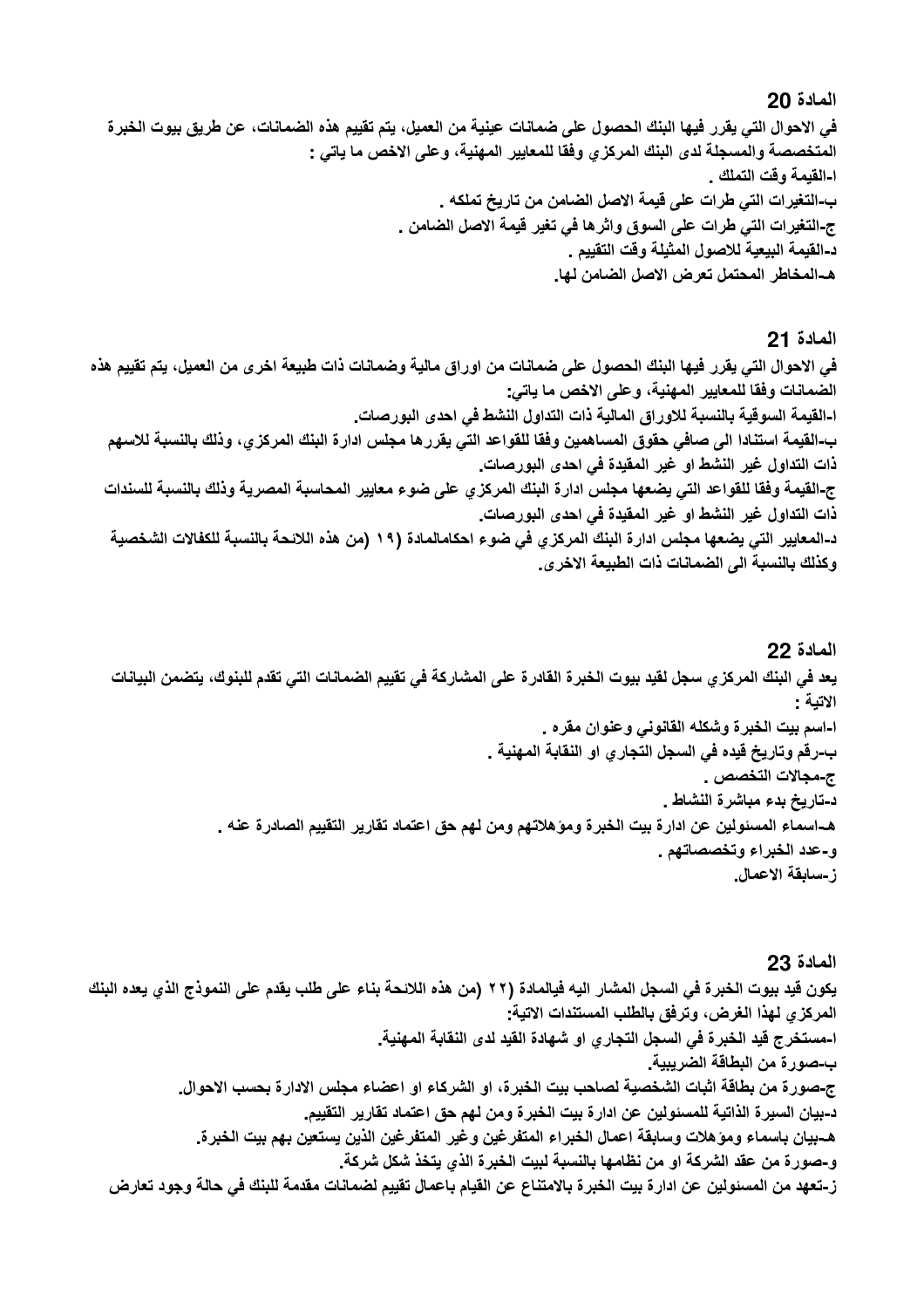بين مصالح بيت الخبرة وبين هذا البنك\_ ح-بيان بسابقة اعمال التقييم التى قام بها بيت الخبرة خلال الخمس سنوات السابقة. ط-بيان بما يكون لبيت الخبر ة من علاقة باي من بيوت او مؤسسات الخبر ة الاجنبية او الدولية. ويعرض طلب القيد على مجلس ادارة البنك المركزي لاصدار قرار في شانه خلال ثلاثين يوما من تاريخ تقديم الطلب مستوفيا المستندات المطلوبة، ويتم اخطار بيت الخبرة بقرار المجلس بكتاب موصى عليه مصحوب بعلم الوصول خلال خمسة عشر يوما من تاريخ صدوره.

#### المادة 94

يتعين ان تتوفَّر في كل من المسئولين عن ادارة بيت الخبرة ومن لهم حق اعتماد تقارير التقييم الصادرة منه الشروط الاتية : ا-ان يكون حاصلا على مؤهل عال . ب-ان تكون له مدة خبرة متخصصة ومتميزة لا تقل عن عشر سنوات في مجال التقييم . ج-ان يكون حسن السمعة، ولم يصدر ضده حكم نهائي في جريمة ماسة بالشرف او الامانة او في احدى الجرائم المنصوص عليها في القانون او في قانون مكافحة غسل الاموال او سبق اشهار افلاسه بحكم نهائي . د-الا يكون عضوا بمجلس ادارة اي من البنوك العاملة في مصر .

هـ-ان يكون مقيدا بجدول خبراء التقييم بالهيئة العامة للتمويل العقاري وذلك بالنسبة للضمانات العقارية.

### المادة 25

يكون بيت الخبر ة مسئو لا عن بذل عناية الرجل الحريص في اعداد تقارير التقييم الصادر ة منه . ويحظر على بيت الخبرة وعلى كل من المسئولين عن ادارته او المساهمين او الشركاء فيه او الخبراء به اجراء تقييم الضمانات اذا كانت لاى منهم او لاى من اطرافهم المرتبطة مصلحة فيها، كما يحظر عليهم شراع الضمانات بعد تقييمها.

### المادة 26

اذا ثبت من تقارير التفتيش التي يعدها البنك المركزي عدم التزام البنك بالمعايير التي يضعها البنك المركزي لتصنيف ما يقدمه البنك من تمويل وتسهيلات ائتمانية ولتصنيف غير المنتظم منها والارصدة الناتجة عن هذا التصنيف، ولم يقم بازالة المخالفة بعد انذاره خلال ثلاثين يوما من تاريخ الانذار، كان لمجلس ادارة البنك المركز ى ان يتخذ قبل البنك المخالف اجراء او اكثر من الاجراءات الاتية:

ا-الزام البنك باستكمال المخصصات خلال المدة التي يقدرها المجلس. ب-ايقاف اي توزيع على المساهمين لمدة معينة، وذلك كله دون اخلال بالاجراءات المنصوص عليها فيالمادة (١٣٥) من القانون.

ج-مطالبة كبار المساهمين في البنك بتوفير تمويل مساند له خلال المدة التي يحددها المجلس.

### المادة 27

تتولى اللجنة الداخلية للمراجعة المشكلة في كل بنك تطبيقا لاحكامالمادة (٨٢) من القانون الاختصاصات الاتية: ا-اقتراح تعيين مراقبي الحسابات وتحديد اتعابهما، والنظر في الامور المتعلقة باستقالتهما او اقالتهما، وبما لا يخالف احكام القانون وفانون الجهاز المركزى للمحاسبات. ب-ابداء الراي في شان الاذن بتكليف مراقبي الحسابات باداء خدمات لصالح البنك بخلاف مراجعة القوائم المالية، وفي شان الاتعاب المقدرة عنها، وبما لا يخل بمقتضيات استقلالهما. ج-مناقشة ما تراه اللجنة من موضوعات مع مدير التفتيش الداخلي والمسئول عن الالتزام بالبنك، ومراقبي الحسابات، والمسئولين المختصين وكذلك ما يرى اي من هؤلاء مناقشته مع اللجنة. د-دراسة القوائم المالية السنوية قبل تقديمها الى مجلس الادارة لاعتمادها. هـ-الاطلاع على القوائم المالية السنوية المعدة للنشر قبل نشرها والتاكد من اتساقها مع بيانات القوائم المالية وقواعد النشر الصادرة عن البنك المركز *ي*. و-التنسيق بين مهام المراجعة الداخلية والخارجية والتاكد من عدم وجود فيود تعوق الاتصال بين مدير التفتيش الداخلي ومراقبي الحسابات وكل من مجلس الادارة ولجنة المراجعة. ز-مراجعة خطة المراجعة الداخلية السنوية واقرارها.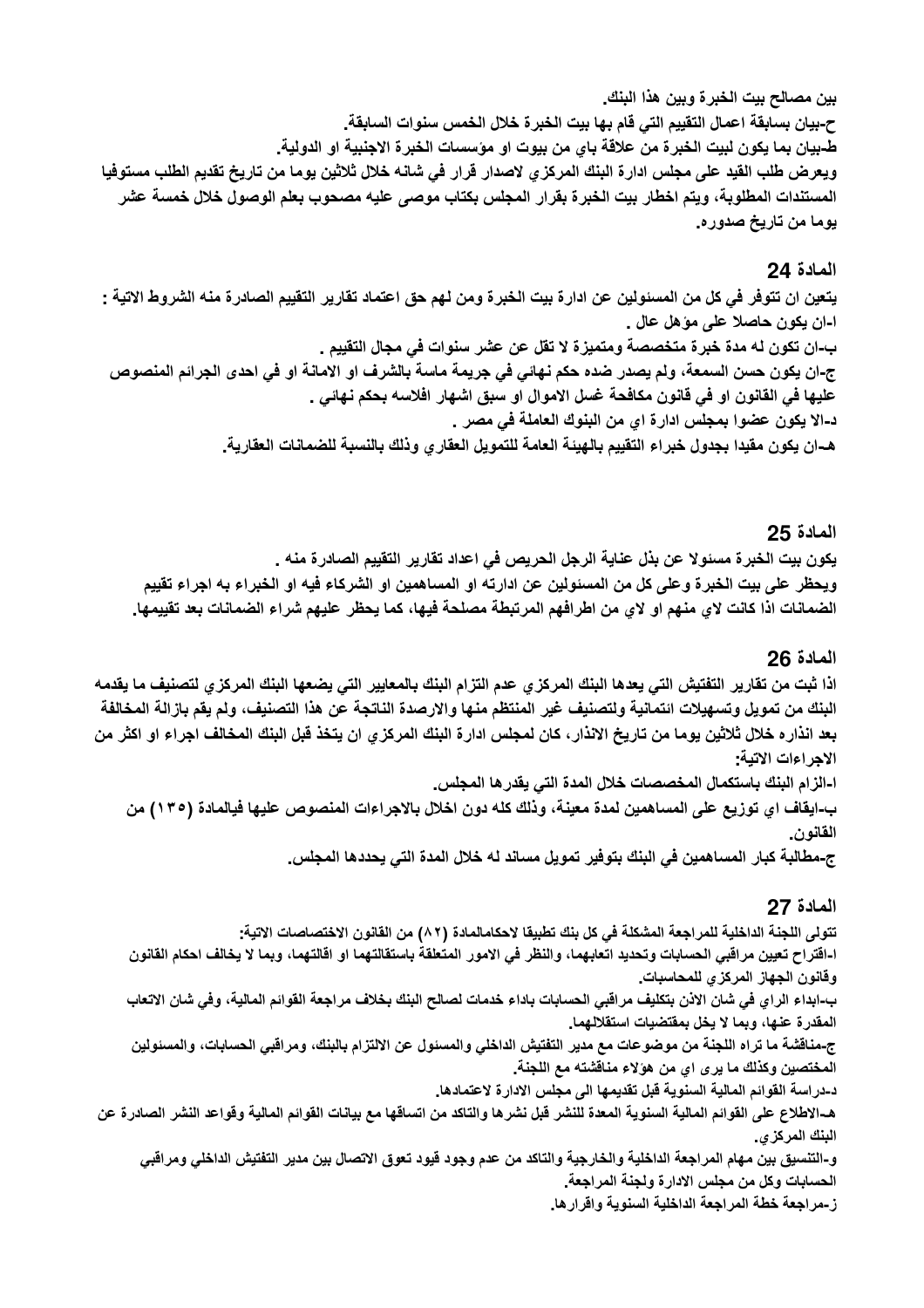ح-مراجعة التقارير المعدة من قبل ادارة التفتيش الداخلي بما في ذلك التقارير المتعلقة بمدى كفاية نظم الرقابة الداخلية بالبنك ومدى الالتزام بما ورد بها، وكذا متابعة توصيات هذه الادارة ومدى استجابة ادارة البنك لها.

طـمراجعة التقارير المعدة من قبل المسئول عن الالتزام بالبنك وخاصة ما يتعلق بمخالفة التشريعات السارية واللوائح الداخلية للبنك والتعليمات التي يصدر ها البنك المركزي.

ي-دراسة المعوقات التي تواجه عمليات المراجعة الداخلية او عمل المسئول عن الالتزام وافتراح الوسائل الكفيلة بازالتها. ك-مراجعة تقرير ادارة التفتيش الداخلي للبنك عن مدى توافر العاملين المؤهلين بهذه الادارة ومستوى تاهيل المسئول عن الالتزام بالبنك ومستويات تدريبهم وتاهيلهم

ل-التاكد من قيام الادارة التنفيذية بالبنك بمراجعة قيم الضمانات المقدمة من العملاء لمقابلة التمويل والتسهيلات الائتمانية المقدمة لهم دوريا وتحديد الاجراءات الواجب اتخاذها لمواجهة اي انخفاض في هذه القيم وابلاغها لمجلس ادارة البنك لاتخاذ قرار بشانها.

م-مراجعة الاجراءات المتخذة من قبل ادارة البنك للالتزام بالمعايير والضوابط الرقابية التي يضعها البنك المركزي والتحقق من اتخاذ الادارة للاجراءات التصحيحية في حالة مخالفتها.

ن-التحقق من ان البنك قد انشا نظاما رقابيا واتخذ اجراءات تنفيذية لمكافحة عمليات غسل الاموال. ص-دراسة ملاحظات البنك المركز ي الواردة بتقارير التفتيش الذي تم على البنك وملاحظاته على القوائم المالية للبنك، وابلاغها لمجلس الادارة مصحوبة بتوصيات اللجنة

ع-دراسة ملاحظات مراقبي الحسابات الواردة بتقرير هما على القوائم المالية للبنك وبتقارير هما الاخرى المرسلة لادارة البنك خلال العام، وابلاغها لمجلس الادارة مصحوبة بتوصيات اللجنة.

# المادة 28

تعقد لجنة المراجعة الداخلية المنصوص عليها في المادة (27)من هذه اللائحة اجتماعا على الاقل كل ثلاثة اشهر، يحضره مراقبا حسابات البنك، وذلك بدعوة من رئيسها او بطلب من اي من مراقبي الحسابات، وللجنة ان تستعين في عملها بمن تراه، ويعرض رئيس اللجنة محاضر اجتماعاتها وتوصياتها على مجلس ادارة البنك ليتخذ ما يراه بشانها. ويحضر اجتماعات اللجنة، مدير التفتيش الداخلي، والمسئول عن الالتزام بالبنك بالاضافة الى من ترى اللجنة دعوته من اعضاء مجلس الادارة الاخرين او المديرين التنفيذيين للبنك دون ان يكون لهم صوت معدود. ويعين رئيس اللجنة المسئول عن الاعداد لاجتماعات اللجنة واعداد محاضرها، وعلى اللجنة اعداد تقرير سنوي عن اعمالها وتوصياتها يقدم الى مجلس ادارة البنك.

# المادة 29

تختص اللجنة التنفيذية التي تشكل في كل بنك تطبيقا لاحكامالمادة (٨٢) من القانون بما ياتي: ا-دراسة واتخاذ القرارات بشان التمويل والتسهيلات الانتمانية في اطار الصلاحيات المخولة للجنة تطبيقا لقواعد تقديم الانتمان التي يضعها البنك. ب-دراسة واتخاذ القرارات بشان المساهمات في رووس اموال الشركات في اطار الصلاحيات المخولة للجنة. ج-ابداء الراي في تقارير تصنيف ما يقدمه البنك من تمويل وتسهيلات ائتمانية لعملائه والمخصصات المفترح تكوينها لمقابلتها، وتقارير تقييم المساهمات في رووس اموال الشركات وعرضها على مجلس الادارة مشفوعة برايها فيها. د-ابداء الراي في تعديل الهيكل التنظيمي والوظيفي للبنك واللوائح والنظم الخاصة بسير العمل فيه. هـــمباشرة الصلاحيات المقررة في لوائح البنك\_ الفصل الرابع نظم تجميع البيانات والإحصاءات الائتمانية

# المادة 30

يحتوي النظام المركزي لتسجيل ارصدة التمويل والتسهيلات الائتمانية المقدمة لعملاء البنوك العاملة في مصر والمنشا في البنك المركزي بموجبالمادة (٦٦ (من القانون على ما ياتى: ا-بيانـات عن مركز كل عميل واطرافـه المرتبطـة، يحصل على تمويل او تسهيل ائتمـانى من اي بنك من البنوك العاملـة فى مصر يجاوز القيمة التي يصدر بتحديدها قرار من مجلس ادارة البنك المركزي، وذلك على النموذج المعد لهذا الغرض.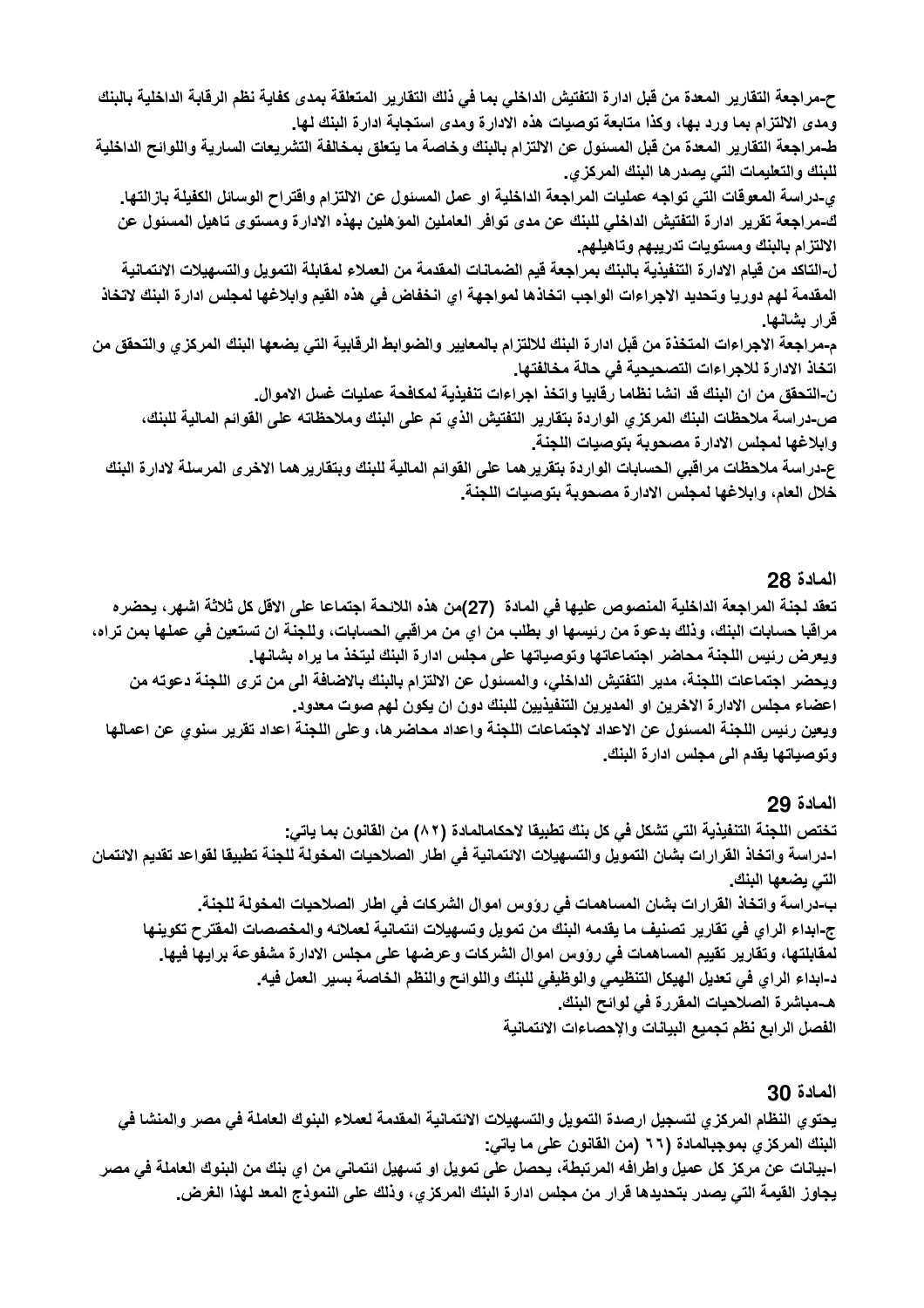ب-جداول تشتمل على بيانات مراكز العملاء موزعة وفقا لما ياتي: \*اسماء البنوك وفرعها. \*محافظات الجمهورية. \*الاشكال القانونية للعملاء. \*فطاعات النشاط الاقتصادي التي يصنف وفقا لها نشاط العملاء. \*انواع التمويل والتسهيلات الائتمانية المقدمة. \*مدى انتظام العملاء في سداد التزاماتهم للبنوك المقدمة للتمويل والتسهيلات الائتمانية. \*موقف العملاء بالنسبة للتسويات والاجراءات القضائية.

### المادة 31

يحتو ي نظام تسجيل ارصدة مديونية البنوك العاملة في مصر والضمانات الصادرة منها لجهات في الخارج، والمنشا في البنك المركز ي بموجب المادة (٦٦ (من القانون، على ما ياتي: ا-بيانات عن ارصدة مديونية البنوك للخارج على النموذج المعد لهذا الغرض موزعة وفقا لما ياتي: -الجهات الدائنة. -اجال المديونيات ب-بيانات عن قيم الضمانات الصادرة من بنوك لجهات في الخارج على النموذج المعد لهذا الغرض، موزعة وفقا لما ياتي: -الجهات الصادرة لصالحها الضمان. -الجهات الطالبة الضمان. -الضمانات بحسب اجال الصلاحية\_

#### المادة 32

يحتوى نظام تسجيل ارصدة التمويل المقدم من شركات التاجير التمويلي وشركات التمويل العقاري لعملائها، والمنشا في البنك المركز ي بموجبالمادة (٦٦) من القانون على ما ياتي: ا-بيانات شهرية عن اجمالي التمويل الذي تقدمه كل شركة الى عملائها وذلك على النموذج المعد لهذا الغرض. ب-بيانات شهرية عن مركز كل عميل واطرافه المرتبطة، يحصل على تمويل من اي شركة تجاوز القيمة التي يصدر بتحديدها قرار من مجلس ادارة البنك المركزي، وذلك على النموذج المعد لهذا الغرض.

### المادة 33

تلتزم البنوك وشركات التاجير التمويلى وشركات التمويل العقاري باتباع اساليب العمل الاتية بالنسبة لكل نظام من الانظمة المشار اليها فيالمواد (30)، (31)، (32)من هذه اللائحة: ا-ادخال بيانات كل عميل والاطراف المرتبطة به الكترونيا في النظام، وذلك بمعرفة مسئول يخطر البنك المركز ي باسمه ودرجته الوظيفية. ب-ارسال البيانات من خلال شبكة معلومات البنك المركزي في المواعيد التي يحددها قرار محافظ البنك. ج-ضمان تامين البيانات التي يتم ادخالها. ويعد البنك المركزي بيانات مجمعة لما يحصل عليه كل عميل واطرافه المرتبطة، وتلتزم البنوك بالاطلاع على هذه البيانات قبل تقديم الانتمان او زيادته او تجديده او تعديل شروطه وكذلك عند الاستعلام عن العميل. الباب الثالث بنوك القطاع العام

### المادة 34.

يكون تعيين رئيس واعضاء مجلس ادارة بنك القطاع العام بقرار من رئيس مجلس الوزراء بعد اخذ راى محافظ البنك المركزي، وذلك لمدة ثلاث سنوات قابلة للتجديد لمدة او لمدد اخرى. الباب الرابع رسم توثيق محاضر التصالح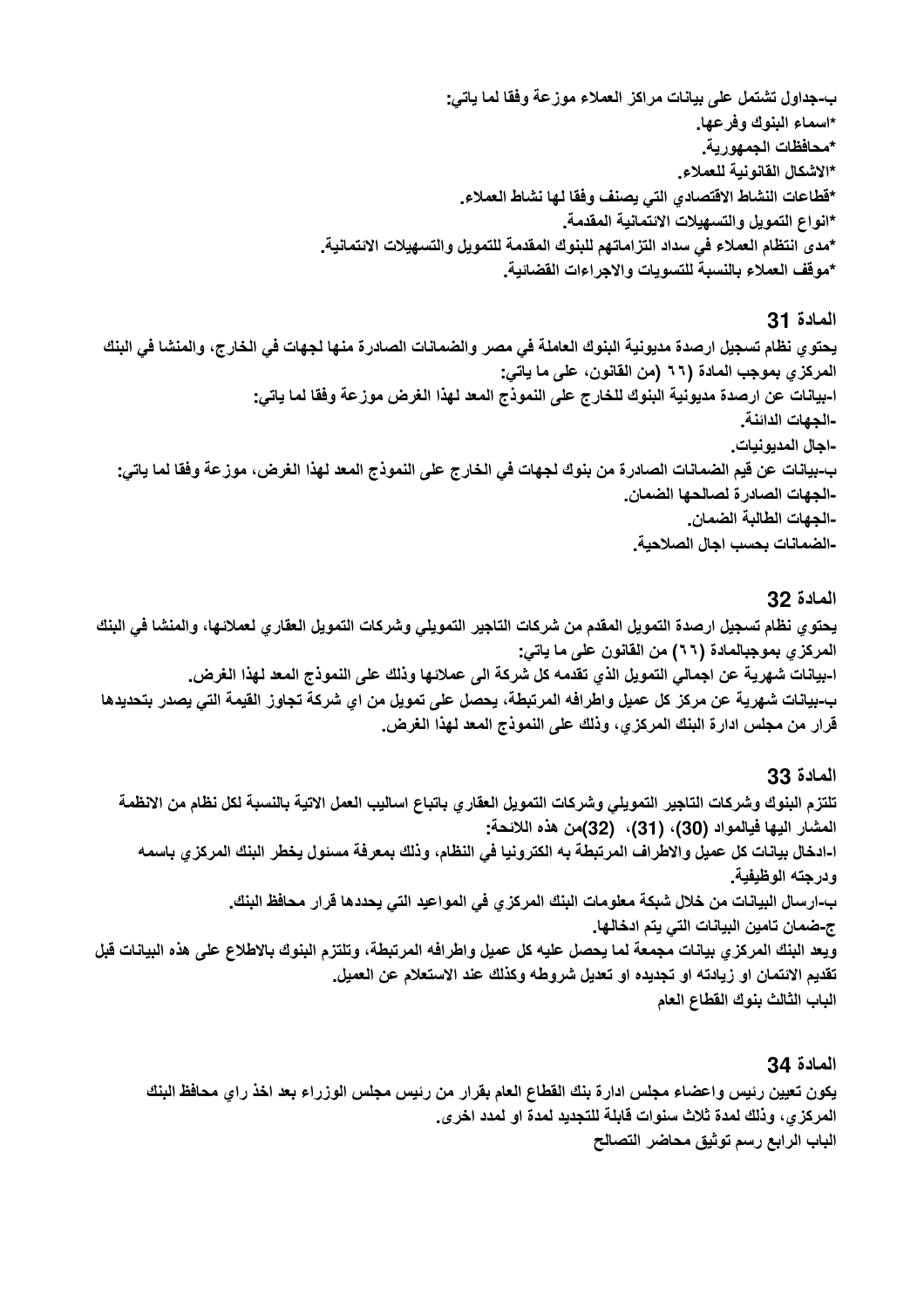#### المادة 35.

يقدم محضر التصالح الذي يتم مع البنوك طبقا لاحكامالمادة (133)من القانون الى مكتب الشهر العقاري الذي يقع في دائرته البنك المتصالح معه لتوثيقه، ويقيد المحضر في السجل المعد لذلك بمكتب الشهر العقاري المختص، ويحصل عن هذا التوثيق رسم مقداره نصف في الالف من قيمة الحقوق المتفق على الوفاء بها وفقا لشروط التصالح. الباب الخامس تنظيم عمليات النقد الأجنبي

#### المادة 36

يتم التعامل في النقد الاجنبي عن طريق البنوك المعتمدة بقرار من محافظ البنك المركزي. وللمحافظ ان يرخص بالتعامل في النقد الاجنبي لشركات الصرافة ولجهات اخرى وفقا للقواعد والاجراءات التي يحددها مجلس ادارة البنك المركزي.

#### المادة 37

يجب ان يقتصر نشاط شركة الصرافة التي يرخص لها بالتعامل في النقد الاجنبي على نشاط او اكثر مما ياتي : ا-شراء النقد الاجنبي وييعه لحساب الشركة . ب-شراع وتحصيل وبيع الشيكات السياحية الصادرة عن البنوك العاملة في مصر او في الخارج لحساب الشركة، على ان يتم التحصيل في حالة الشراء والتغطية في حالة البيع عن طريق حسابات الشركة لدى احد البنوك المعتمدة في مصر \_ كما يقتصر تمويل الشركة على مواردها الذاتية من حقوق المساهمين دون الاستعانة باية موارد اخرى . ويحظر على الشركة القيام باي عمل اخر من اعمال البنوك بما في ذلك اجراء التحويلات من والي الخارج.

#### المادة 38.

يكون تعامل شركة الصرافة نقدا داخل مقارها ومع عملاء موجودين فيها، ويحوز نقل الاموال فيما بين الشركة وفروعها، كما يجوز تعامل شركة الصرافة بالبيع والشراء فيما بينها ومع البنوك . وفي جميع الاحوال يجب ان يكون التعامل بموجب ايصالات تصدر ها الشركة، وان تقيد كافة العمليات في سجلات او نظم الية تعد لهذا الغرض وفقا للقواعد والضوابط التي يضعها البنك المركزي في هذا الشان.

#### المادة 39

يجب ان يقتصر نشاط الجهة الاخرى التي يرخص لها محافظ البنك المركزي بالتعامل في النقد الاجنبي لاغراض السياحة والسفر على نشاط او اكثر مما ياتي : ا-شراء وبيع العملات الاجنبية في صورة نقد اجنبي او شيكات سياحية مقابل نقد مصر ي . ب-صرف الشيكات السياحية بالعملات الاجنبية مقابل نقد اجنبى . ج-اصدار شيكات سياحية، مقابل نقد اجنبي او ادوات دفع بالنقد الاجنبي.

#### المادة 40

يتعين الحصول على موافقة البنك المركزي قبل البدء في انشاء شركة الصرافة او احد فروعها، ويقدم طلب الحصول على الموافقة المبدئية لانشاء الشركة او الفرع محددا الموقع واسم وبيانات المدير المسئول . ويعرض الطلب على محافظ البنك المركزي لاصدار قرار في شانه . ويتعين على الشركة التي حصلت على الموافقة المبدئية التقدم بطلب القيد في سجل شركات الصرافة المعد بالبنك المركزي وذلك قبل مزاولة النشاط بثلاثين يوما على الاقل . وفي جميع الاحوال لا يجوز مزاولة النشاط الا بعد اخطار الشركة بالقيد في السجل المشار اليه، وذلك بكتاب موصى عليه مصحوب بعلم الوصول.